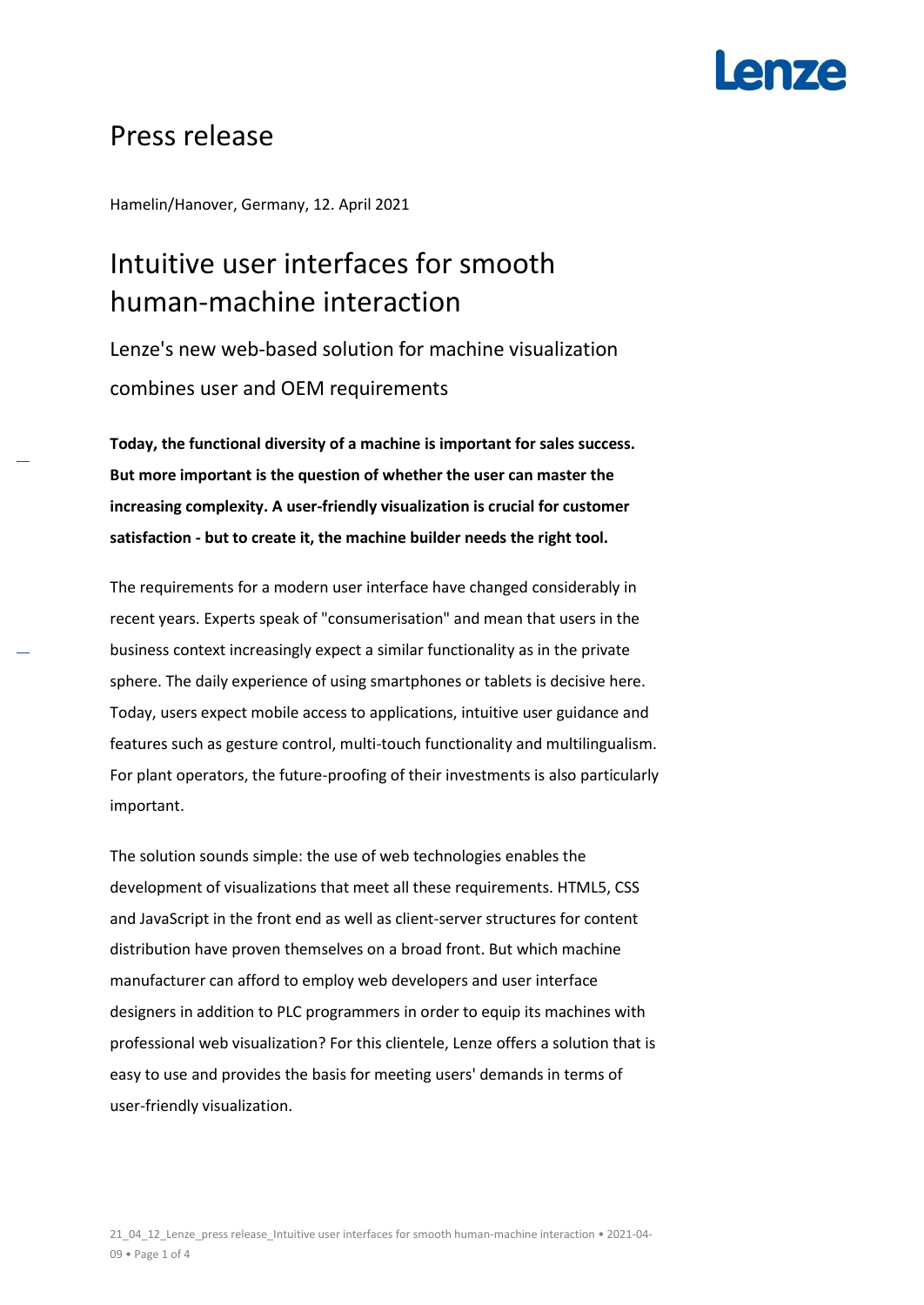# **AN7A**

#### **No programming required**

The solution includes the EASY UI Designer, an application for Windows computers that contains ready-made operating elements ("controls") as well as templates for complete pages. The controls can be used in different designs, can be inserted into the visualization via drag-and-drop and linked there with PLC variables. The OEM therefore does not need specially trained web developers to develop the interface.

In addition, the FAST UI Runtime is required on a Lenze controller. Currently, the c520 and c550 models can be used for this purpose. They provide the necessary working power to easily master the communication of the visualization data to the client in addition to the PLC control. The range of suitable controllers will be expanded in the future.

The OEM is completely free to choose the size, resolution and orientation of the display. The web visualization can be projected in a responsive design that adapts to the available screen. In the past, it could happen that during a retrofit, the user interface was only displayed tiny on a fraction of the display area, for example, if larger screen diagonals and high-resolution panels were installed. This problem no longer exists with a web visualization. In addition, a visualization in responsive design enables the flexible use of mobile devices such as tablets or smartphones, which are increasingly being used in mechanical engineering.

#### **OEM-friendly implementation**

The EASY UI Designer already comes with a number of templates, for example for user management, the alarm system or recipe management. For development, Lenze relies on expert support from a specialist in UX design. Dr. Julia Jürgens, a usability expert, pays attention to contemporary, easy-to-use elements and page templates. At the same time, the templates are designed in such a way that the OEM can quickly adapt them to his corporate identity (CI) and his needs. With their own logo, the corresponding colour scheme and specific elements in the header and footer of the interface, the machine visualization can be easily individualised.

Lenze now offers a whole range of tools to support digital engineering. These include the EASY System Designer (ESD) to create the basic machine topology,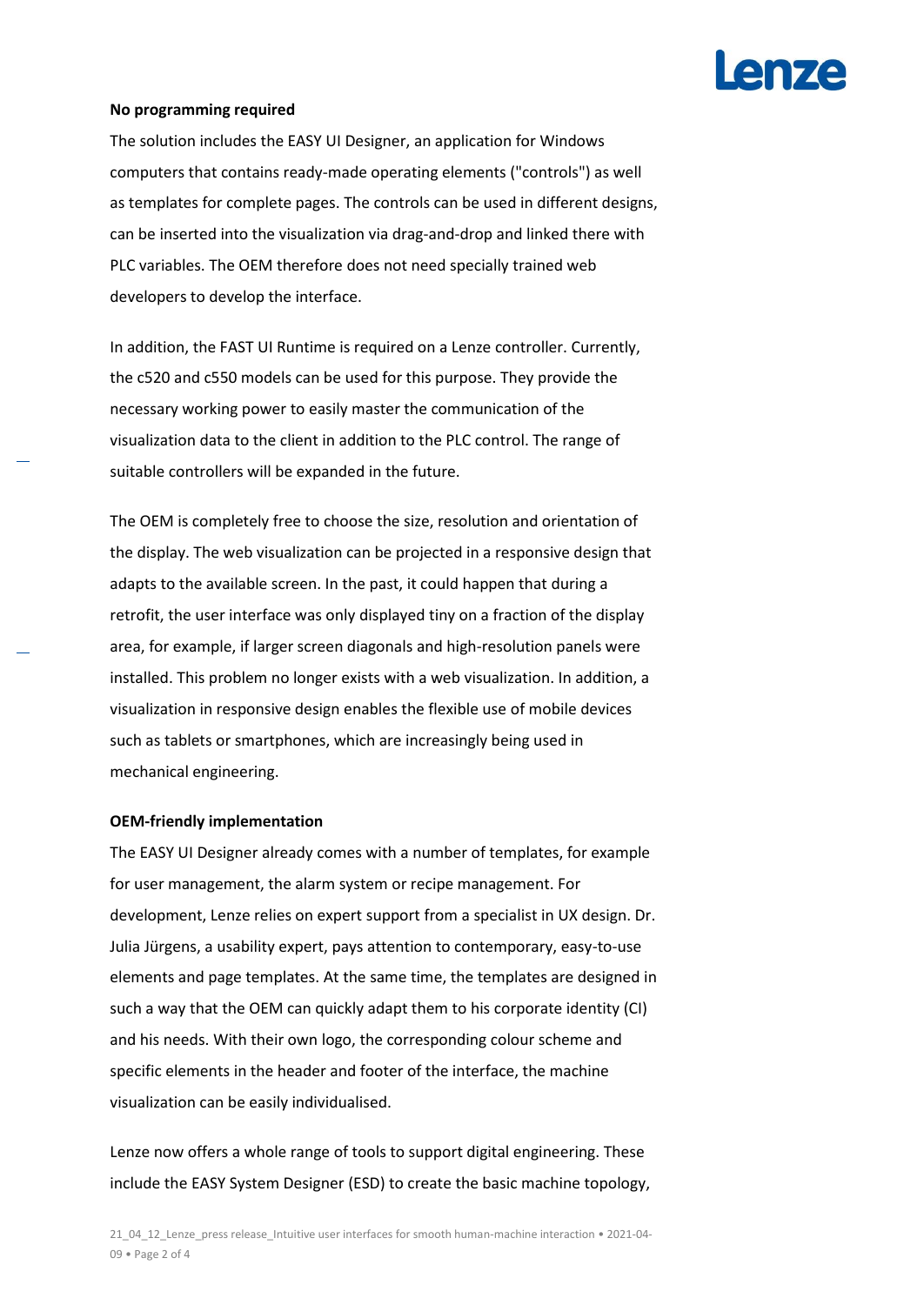

the PLC Designer for automated creation of the control software, or the EASY Product Finder (EPF), which simplifies the selection of components and fills the shopping basket. The long-term strategy of the automation manufacturer Lenze is to combine these applications into a tool chain so that the engineering process of a machine becomes even more efficient. Based on the Asset Administration Shell (AAS), the necessary information for the associated visualization project can be automatically transferred from the ESD to the EASY UI Designer.

#### **Conclusion**

The user interface is the face of the machine to the customer. A modern and intuitive visualization with a high level of user experience ensures smooth human-machine interaction. It supports the user in mastering the wide range of functions and in being able to take quick remedial action in the event of an error. OEMs can meet these requirements by switching to web technologies. But machine builders should not be satisfied with this alone. After all, professional UX design and progressive integration into digital engineering, which enables greater efficiency in development, offer the decisive added value.

Lenze supports the implementation of user-centred visualization solutions. Core elements are web-based client-server architectures, parameterisability of the displayed interfaces and a library of prepared visualization elements designed according to usability principles.